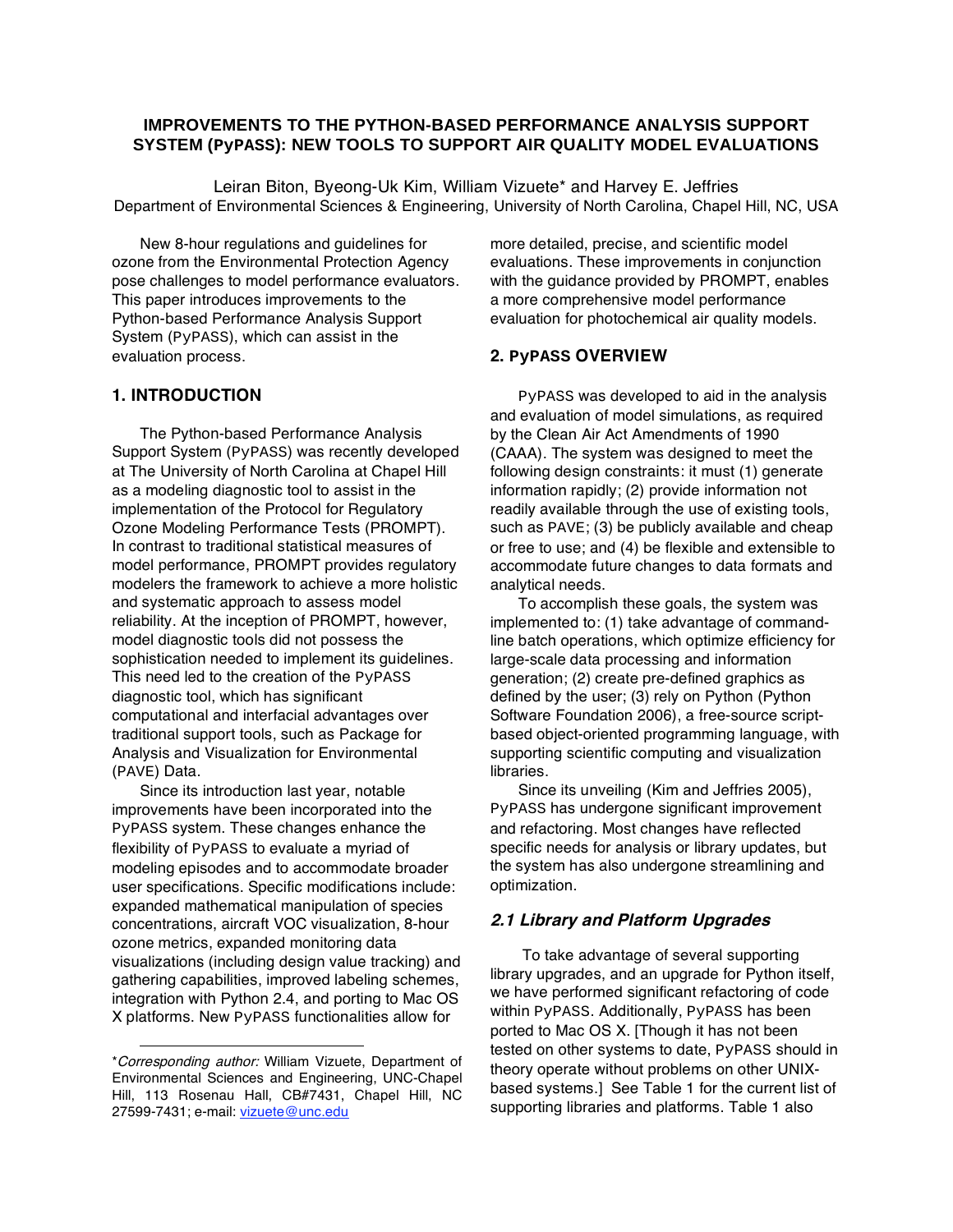includes applications that are supported by the current PyPASS system.

Table 1: Applications and libraries required for PyPASS.

| Application/Library (Version), Source               |
|-----------------------------------------------------|
| CAMxSubset/CMAQExtract (8.0),                       |
| http://ftpozone.sph.unc.edu                         |
| Python (2.4.3), http://www.python.org/              |
| ChartDirector (4.0), http://www.advsofteng.com/     |
| NetCDF (3.6.1),                                     |
| http://www.unidata.ucar.edu/software/netcdf/        |
| gdal (1.3.2), http://www.gdal.org/index.html        |
| HDF5 (1.6.5), http://hdf.ncsa.uiuc.edu/HDF5/        |
| mxDateTime (2.0.6), http://www.egenix.com/files/    |
| python/mxDateTime.html                              |
| numarray (1.5.1), http://www.stsci.edu/resources/   |
| software_hardware/numarray                          |
| PROJ.4 (4.4.9), http://proj.maptools.org/           |
| pyparsing (1.4.3), http://pyparsing.wikispaces.com/ |
| PyRXP (1.09), http://www.reportlab.org/             |
| PyTables (1.3.2), http://pytables.sourceforge.net/  |

ReportLab (2.0), http://www.reportlab.org/

The biggest functional changes to PyPASS have been the port to Mac OS X, as new runscripts have been developed for the UNIX environment, and the upgrade to Python 2.4, as the code has been updated to exclude deprecated functions.

# **2.2 Upgraded Capabilities**

The newly expanded visualization scheme available in PyPASS includes mathematical manipulation, as is typically used for model intercomparison in PAVE. We have also enabled functions appropriate for use in model episode selection, such as observation-only plotting and design value tracking. In addition, volatile organic compound (VOC) speciation schemes can be fed to a new subroutine to compare monitored versus model predicted VOC concentrations. These new utilities offer opportunities to evaluate the episode itself, not just the model. Formaldehyde has been integrated into the existing aircraft plots, and there are plans to make these plots even more extensible. The expanded mathematical capability



Figure 1: PyPASS Flow-Chart. The Model Evaluator (center) represents human input and decision making, closed rectangles represent user-initiated processes, pink shapes represent PyPASS generated plots, green shapes represent documents, and blue shapes represent data inputs (rhombus) and outputs.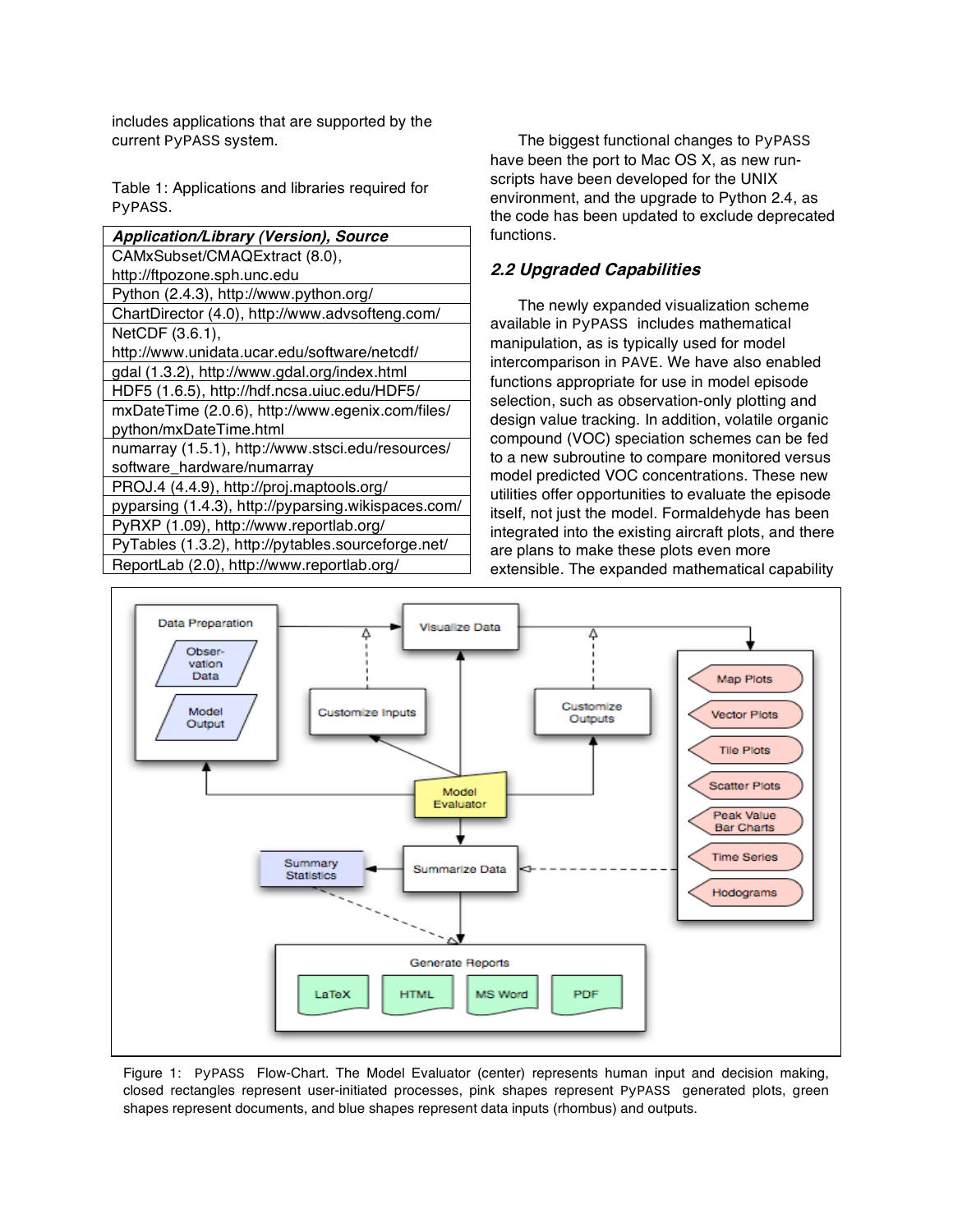proves most useful in use with tile plots. For example, model sensitivity run output can be differenced to show concentration variation resulting from changes to inputs. Sample charts will be shown in the Illustrative Examples section, below.

### **2.3 Model Evaluation with** *PyPASS*

The PyPASS tool is designed to assist in model evaluations, as detailed in the PROMPT meta-protocol (Kim and Jeffries). PROMPT requires detailed analysis using a holistic site-bysite, day-by-day approach offered by PyPASS. Used in conjunction with other analytical tools, such as process analysis, PyPASS can help models perform systematic model evaluation, as suggested by the EPA 8-hour modeling guidelines (EPA 2005).

#### **2.4 Future Expansion**

Planned development for PyPASS includes emission visualization tools, such as those already available in PAVE, and comprehensive tile plots (with statistical analysis).

### **3. ILLUSTRATIVE EXAMPLES**

For the analysis of modeling episodes spanning tens of days, PyPASS can generate hundreds of plots relatively quickly (depending on processor speed). This section highlights components of a hypothetical model evaluation. Operating PyPASS, in essence, follows the framework detailed in Figure 1. Users prepare data, customize input and output, and assemble plots and associated data into automatically<br>
Figure 10036, Clinton, C403/A113



Figure 2: Model time-series comparison with observations for ethylene. Two simulations (dashed and dotted lines) are vastly overpredict from what is monitored (discrete points).

generated reports.

#### **3.1 Data Preparation**

New functionality in PyPASS enabled the conversion of explicit automatic gaschromatograph (autoGC) observed to model output Carbon Bond IV (CBIV) species according to William Carter's speciation profile database (2006) Modeled CBIV concentrations are plotted against speciated monitoring site information in existing time series and scatter plots (Figure 2).

### **3.2 Data Visualization**

After additional data is prepared, further data visualization can be performed. The difference in ambient concentrations between two simulations can be plotted on tile plots. Figure 3 shows two tile plots of ozone concentrations from different simulations (compared to observations marked by diamonds), and the difference below them.



Figure 3: Differenced tile plots in sensitivity simulations for ozone. Smalll plots are original (left) and sensitivity (right) simulation concentrations for ozone, while large plot is the difference of concentrations from these simulations.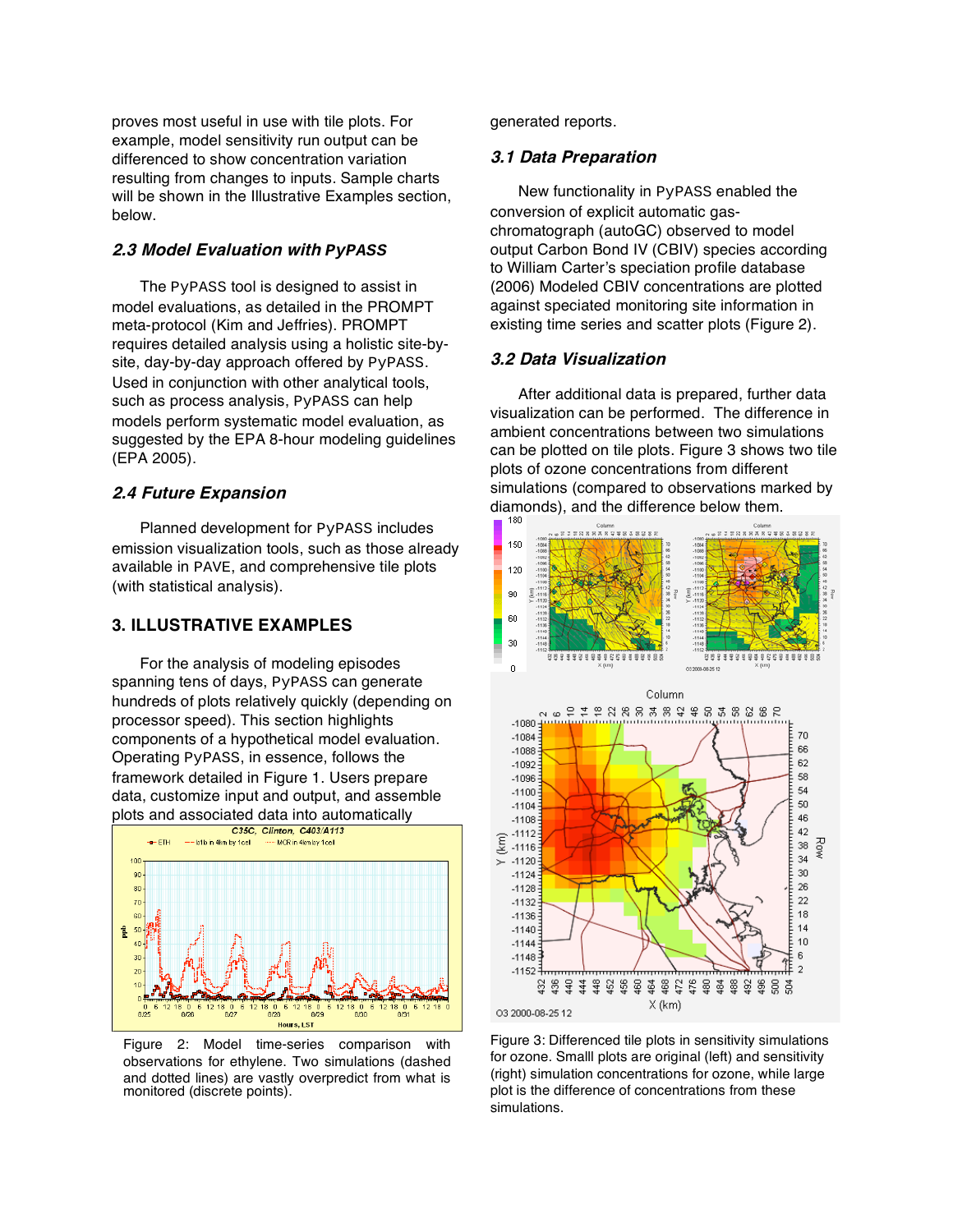Aircraft plots have been extremely valuable to model evaluators, and PyPASS now supports graphical display of formaldehyde (or any other non-hourly sampled species) in aircraft plots. The plot in Figure 4 shows moderate model agreement with ozone and formaldehyde (with some significant underprediction), but model concentrations of carbon monoxide of twice that observed .

Furthermore, new eight-hour regulations for ozone require new visualization techniques, as implemented in PyPASS. These new visualizations, which incorporate components of traditional one-hour evaluations, assist evaluators in determining exceedance levels and average model performance over the photochemical day. Figure 5 illustrates one such use of the 8-hour metrics, in simply determining which monitors are out of attainment.

Another feature of the 8-hour regulations is the design-value for monitors. PyPASS integrates an innovative visualization which quantifies not only the 8-hour average input values that go into the design value for a year, but also the peak 1-hour average value during that span and the resultant 8 hour wind vector during that period. As shown in Figure 6, this information provides a fuller picture for evaluators than simply looking at the average value.



Figure 4: Aircraft plot including formaldehyde data.

# **4. DISCUSSION**

Model evaluators face significant challenges, especially with the dissemination of 8-hour ozone modeling guidelines. PyPASS is a tool that can help in the model performance evaluation process. and while it is flexible enough to have utility across a variety of modeling scenarios, the outputs are

designed carefully to maximize information provided in plots.



Figure 5: Observation-only peak-bar plot for eight-hour averaged ozone.



Figure 6: Design value plot for 5-year period. 8-hour wind vectors are represented by arrows stemming from circles, which represent the component 8-hour average value. 1-hour peak values are crosses and correspond with 8-hour average.